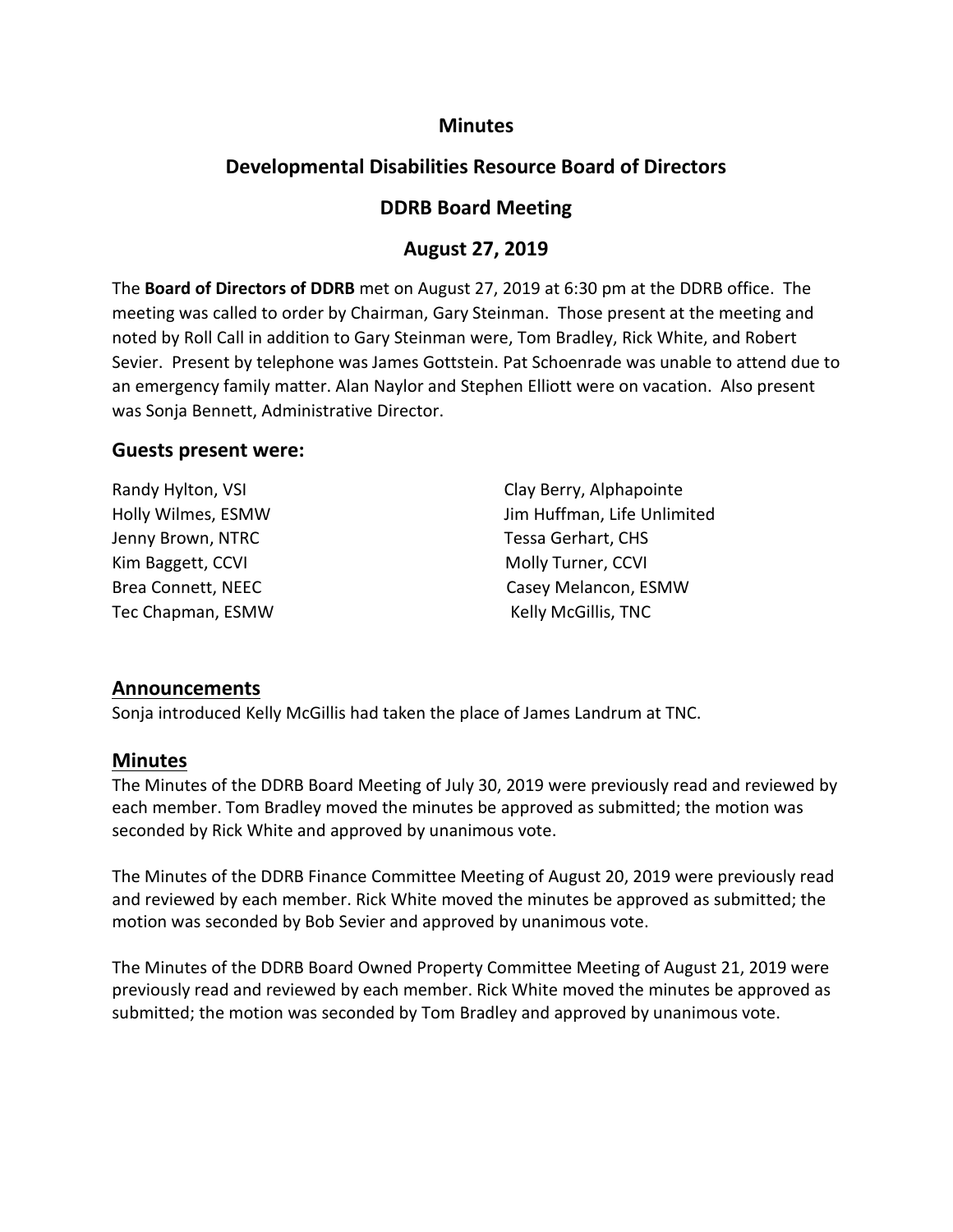## **Financial Report**

Tom Bradley, Treasurer provided the following Financial Report for the year to date July 2019.

#### **DDRB P&L YTD to Date July YTD**

|           | $\bullet$ Total Income = | \$5,580,063.40 |
|-----------|--------------------------|----------------|
|           | • Total Expenses $=$     | \$2,607,180.76 |
| $\bullet$ | Net Income $=$           | \$2,972,882.64 |

#### **DDRB Balance Sheet July YTD**

| Total Checking & Savings =            | \$7,673,043.49 |
|---------------------------------------|----------------|
| <b>Total Fixed Assets =</b>           | \$1,804,432.58 |
| <b>Total Assets =</b>                 | \$9,477,476.07 |
| <b>Total Liabilities=</b>             | 3,989.48       |
| <b>Total Fund Balance =</b>           | \$6,500,603.95 |
| Net Income $=$                        | \$2,972,882.64 |
| <b>Total Equity =</b>                 | \$9,473,486.59 |
| <b>Total Liabilities and Equity =</b> | \$9,477,476.07 |

#### **TCM P & L Year to Date July YTD**

| Total Income =   | \$2,159,529.96 |
|------------------|----------------|
| Total Expenses = | \$1,518,414.63 |
| Net Income $=$   | \$641,115.33   |

#### **TCM Balance Sheet July YTD**

| $\bullet$ | <b>Total Checking &amp; Savings =</b> | \$3,045,657.19 |
|-----------|---------------------------------------|----------------|
| $\bullet$ | Total Assets =                        | \$3,045,657.19 |
|           | Net Income =                          | \$3,045,657.19 |
|           | <b>Total Liabilities and Equity =</b> | \$3,045,657.19 |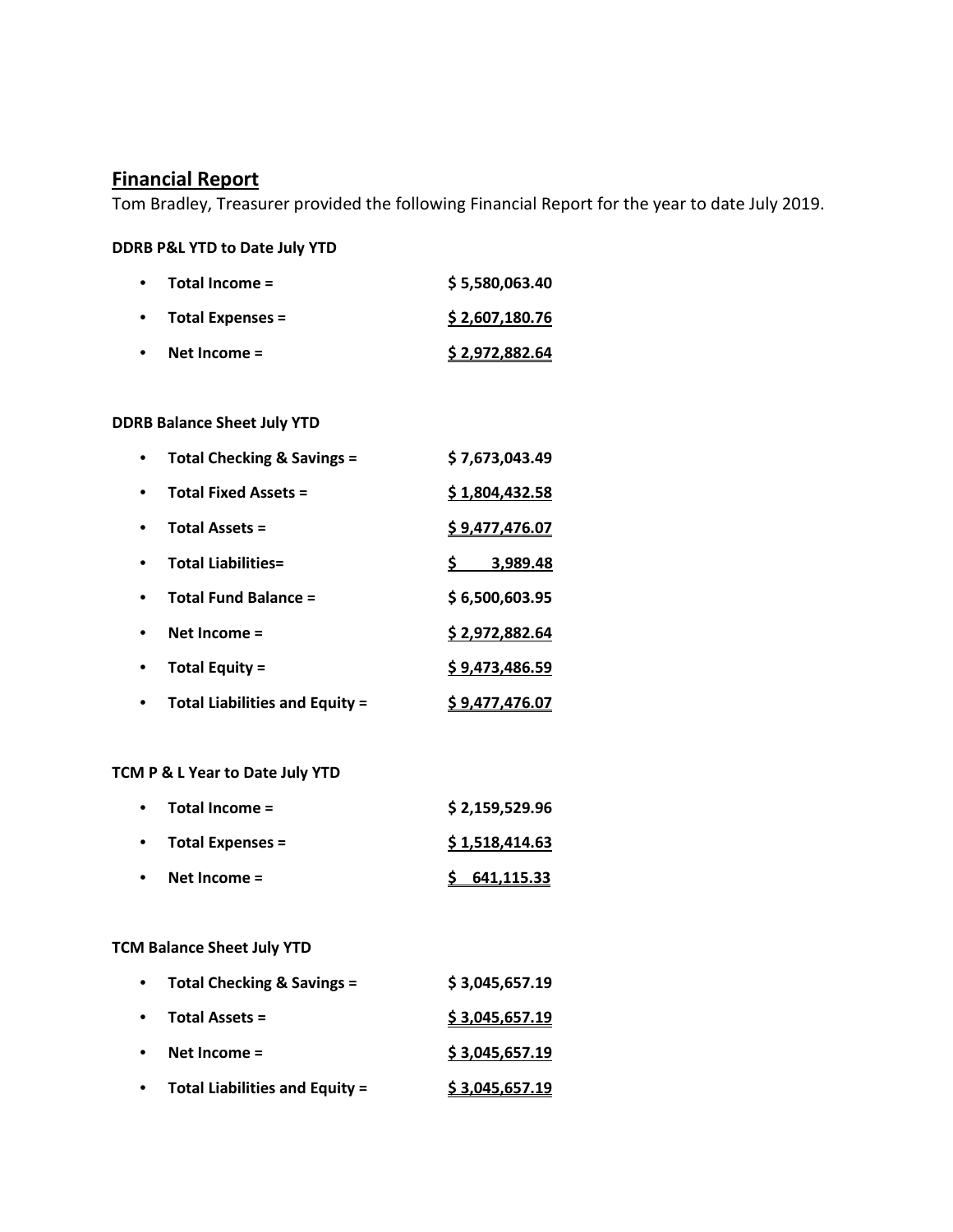| RECAP of Investments - July 31, 2019 |  |  |
|--------------------------------------|--|--|
|--------------------------------------|--|--|

| <b>DDRB</b>                                   |                |
|-----------------------------------------------|----------------|
| Long Term Reserves Investment:                | \$3,657,000.00 |
| <b>Short Term Working Capital Investment:</b> | \$2,216,000.00 |
| <b>DDRB Interest Earned YTD:</b>              | 60,730.15<br>S |
| <b>TCM</b>                                    |                |
| Long-Term TCM Reserves Investment:            | \$2,473,000.00 |
| <b>TCM Interest YTD:</b>                      | Ś<br>32,676.00 |

# **Administrative Directors Report**

Sonja reported that the tree removal from the back yard of Kent street had been completed with some debris and lawn repair work left to be completed when the weather permits.

Sonja reported that she had notice that DDRB had been award a MEHTAP grant for SFY2020 in the amount of 28,668.77.

### **Executive Committee**

No report.

### **Finance Committee**

Tom Bradley reported for the Finance Committee reminding everyone that the **FY2020 funding applications** were due on October 2. The Finance Committee is scheduled to review the applications on November 4, 2019 at 4:30pm.

He reported that we had received notification from the Department of Mental Health that the **TCM rate for SFY2020** would remain the same at \$103.68 per hour.

Tom reported that we had received the Proforma Invoice from the County Clerk establishing the levy rate for 2019 (DDRB revenue for 2020) at .1130. He explained that while the levy rate is lower than last year, revenue on existing real estate is expected to increase approximately \$100,000. Rick White motioned that the board **Set the Levy rate at .1130** with a second by Gary Steinman, the board approved this measure and instructed Tom to notify the County Clerk.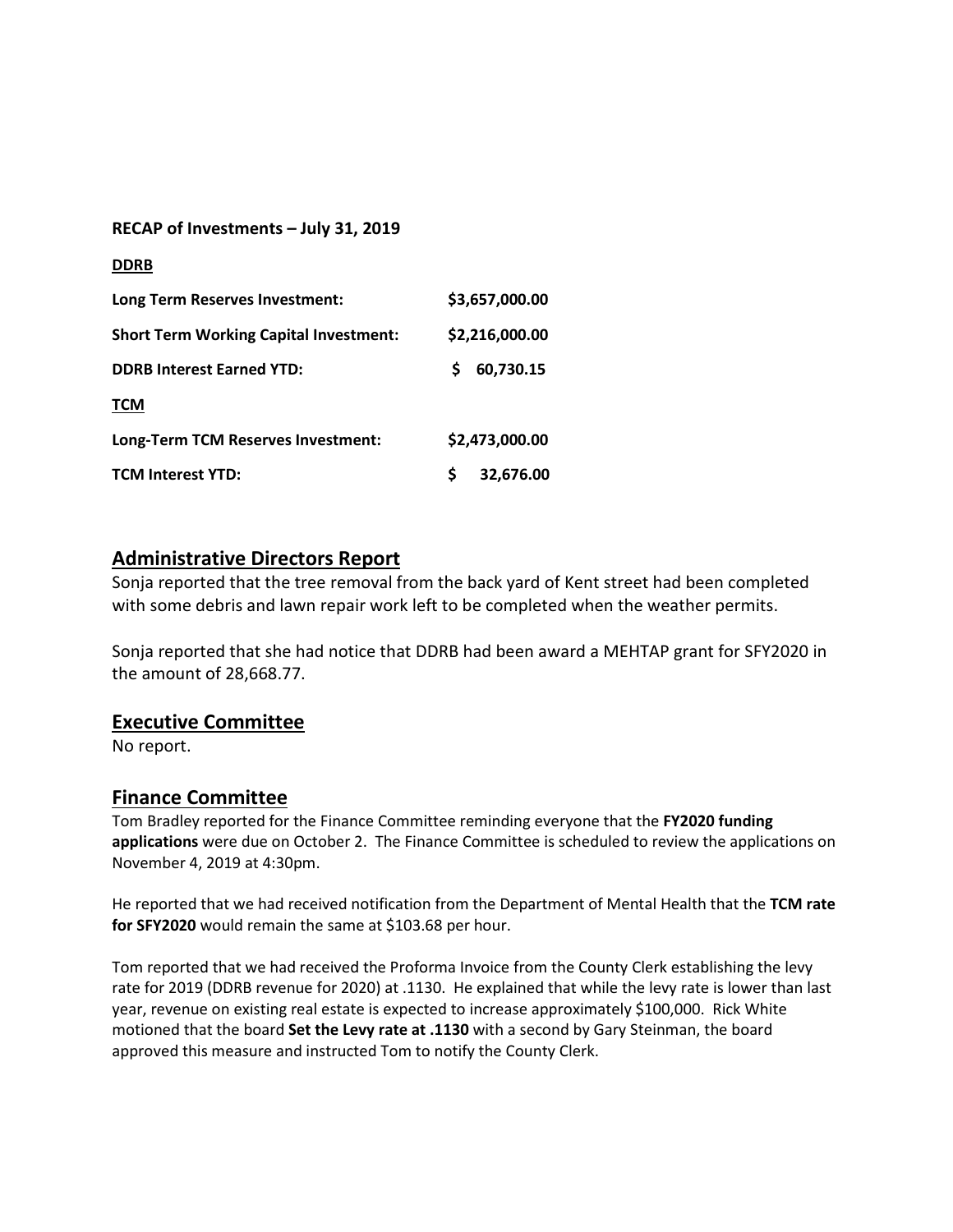Tom Bradley advised the we received a request from the Children's **Center for the Visually Impaired** for additional funding for the year in the amount of \$48,000 for the early education program. CCVI is serving 19 children and had anticipated serving 15. The average number of hours of service for all children has increased from 3.7 per month to 4.85. If we provide funding only for the additional 4 children at 4.85 hours per month each, the amount needed would be \$31,611.19. If we provide funding for the 4 additional children as well as the additional services for the other 15 children, the request for \$48,000 is needed and justified.

The Finance Committee had reviewed the request and asked Molly Turner and Kim Baggette to provide additional information. With that information received, reviewed and approved, Tom placed the request to the board for approval of the additional funding in the amount of \$48,000 (documentation from CCVI is attached to the minutes). Rick White seconded the motion for approval and the measure was approved unanimously by roll call vote by the 5 members present.

Tom Bradley advised the board that we had received a request from **Northland Early Education Center** for additional funding for the early education program and occupational therapy. NEEC anticipates serving 10 additional children this fall in the Early Education Program with 2 of those attending part time. The average units of services per child per month is 133 for all children. NEEC is asking for an additional 6500 units of service for the additional children which averages 130 per child, per month at the unit rate of \$9.49. NEEC is requesting additional funding of this program in the amount of \$61,685. NEEC anticipates needing an additional 100 units of Occupational Therapy for new children to the program at a unit rate of \$7.89 per unit for a total of \$789.

The Finance Committee had reviewed the request and asked Brea Connett to provide additional information. With that information received, reviewed and approved, Tom placed the request to the board for approval of the additional funding in the amount of \$62,474 (documentation from NEEC is attached to the minutes). Rick White seconded the motion for approval and the measure was approved unanimously by roll call vote by the 5 members present.

Tom restated that the DDRB Board had made a **capital grants program** available to all agencies who were receiving funding in this calendar year. All agencies, with the exception of the UMKC ACED program had submitted grant applications and were within the guidelines established by the board both in scope and financial parameters. The board set aside \$500,000 for this program and stipulated that all projects needed to be completed in this calendar year. Tom advised that all members of the Finance Committee had reviewed and unanimously approved the grant requests. Tom submitted each individual request for approval.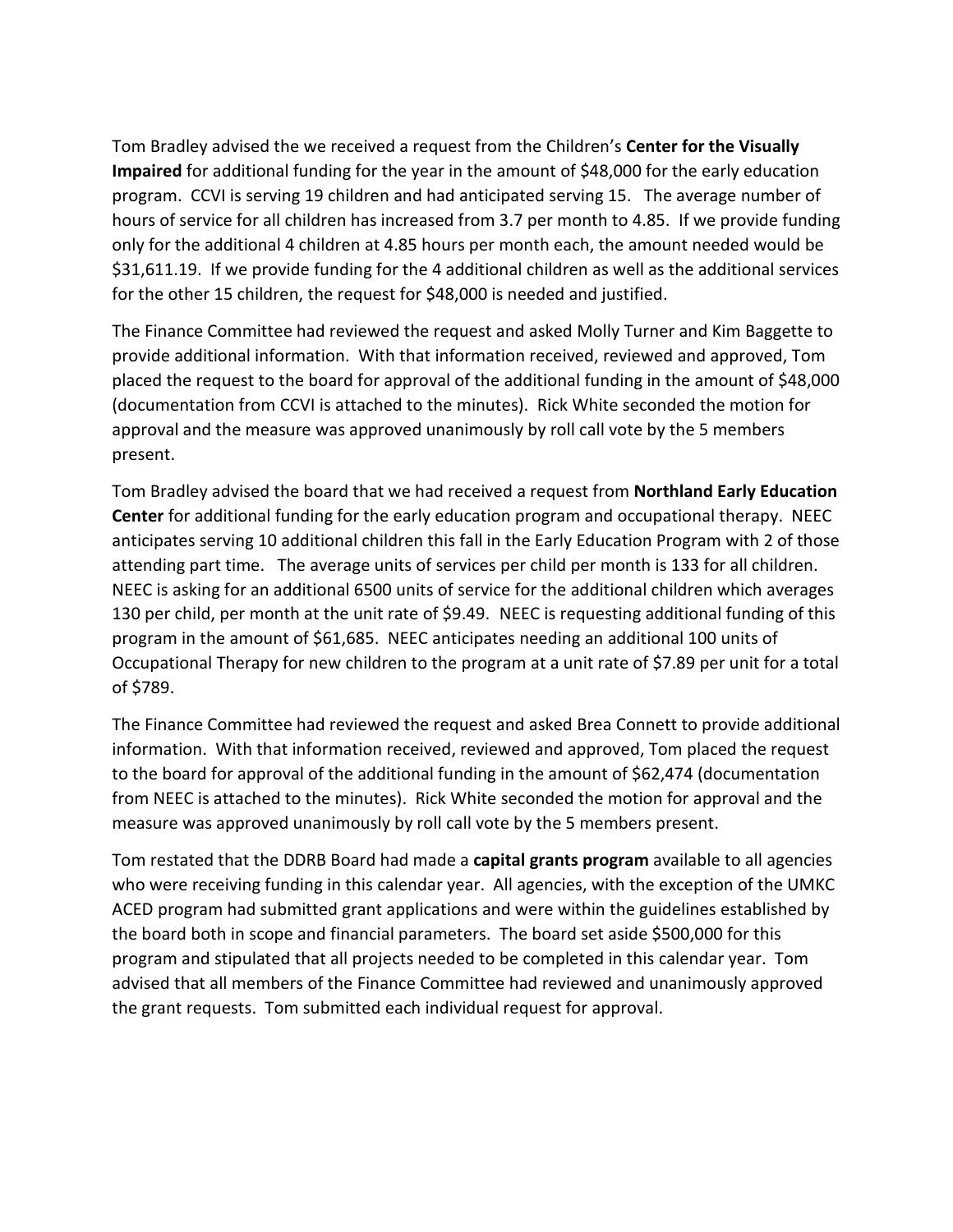| Agency            | <b>Project Description</b> | <b>Finance Committee</b><br><b>Amount Approved</b>                                                   |
|-------------------|----------------------------|------------------------------------------------------------------------------------------------------|
| <b>Ability KC</b> | Total                      | \$5,000.00                                                                                           |
|                   | <b>Factory Equipment</b>   | \$5,000.00                                                                                           |
|                   |                            | Rick White motioned that the board approve the \$5000 capital grant request submitted by Ability KC. |

Gary Steinman seconded the motion which was approved by unanimous roll call vote. **Alphapointe Total \$ 5,000.00**

| νιμιαμυιιιτε | ı utal                      | יט.טעט, כ     |
|--------------|-----------------------------|---------------|
|              | Lift Mat                    | \$6,200.00    |
|              | Ramp                        | \$749.00      |
|              | <b>Funded from Reserves</b> | \$ (1,949.00) |

Gary Steinman motioned that the board approve the \$5000 capital grant request submitted by Alphapointe. Rick White seconded the motion which was approved by unanimous roll call vote.

#### **Children's Center for the Visually Impaired**

| Total                           | \$20,000.00   |
|---------------------------------|---------------|
| Pool Area Lockers               | \$6,450.00    |
| Pool Area Baby Changing Station | \$16,178.00   |
| To be paid by private donor     | \$ (2,628.00) |

Gary Steinman motioned that the board approve the \$20,000 capital grant request submitted by Eater Seals Midwest. Rick White seconded the motion which was approved by unanimous roll call vote.

| Della Lamb | Total       |             | \$105,000.00 |
|------------|-------------|-------------|--------------|
|            | New Van     | \$44,217.00 |              |
|            | Used Van    | \$27,650.00 |              |
|            | Used Van    | \$27,650.00 |              |
|            | Allowance + | \$5,483.00  |              |

Gary Steinman motioned that the board approve up to\$105, 000 capital grant request submitted by Della Lamb. Rick White seconded the motion which was approved by unanimous roll call vote.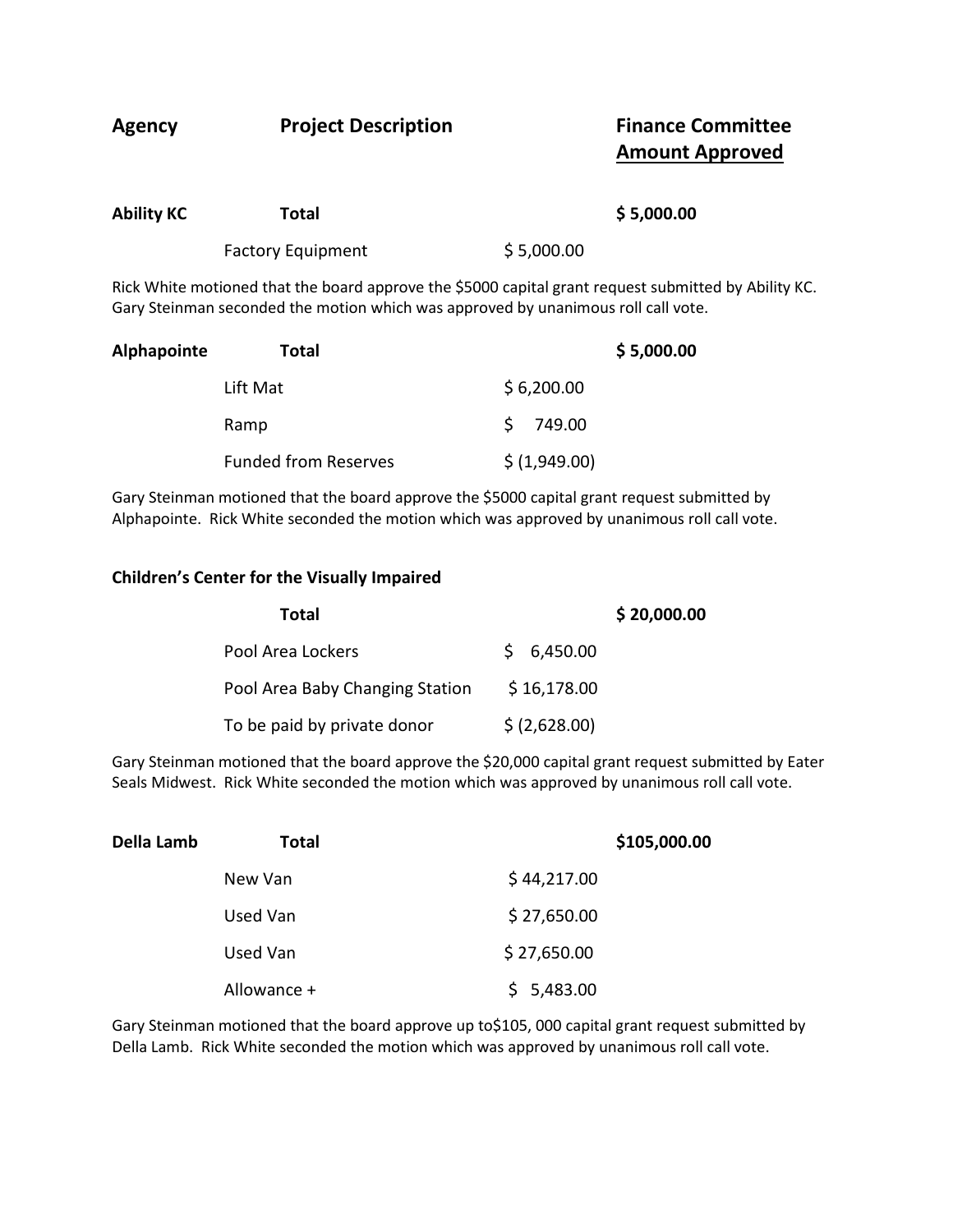#### **Easter Seals Midwest Total \$ 65,000.00**

| Playground              | \$22,000.00 |
|-------------------------|-------------|
| Vehicle                 | \$24,100.00 |
| Miscellaneous Equipment | \$18,900.00 |

Tom Bradley motioned that the board approve the \$65,000 capital grant request submitted by Easter Seals Midwest. Gary Steinman seconded the motion which was approved by unanimous roll call vote.

| <b>Life Unlimited</b> | Total                       |             | \$103,830.00 |
|-----------------------|-----------------------------|-------------|--------------|
|                       | 3 new vans                  | \$97,080.00 |              |
|                       | <b>Mill Street Painting</b> | \$6,750.00  |              |

Rick White motioned that the board approve the \$103,830 capital grant request submitted by Life Unlimited. Gary Steinman seconded the motion which was approved by unanimous roll call vote.

| <b>Northland Early Education</b><br>Total | \$60,324.95 |
|-------------------------------------------|-------------|
| Window Replacement                        | \$13,414.75 |
| HVAC Units (2)                            | \$6,800.00  |
| <b>Exit Door Replacement</b>              | \$33,473.00 |
| <b>Water Heaters</b>                      | 6,637.20    |

Gary Steinman motioned that the board approve the \$65,000 capital grant request submitted by Northland Early Education Center. Tom Bradley seconded the motion which was approved by unanimous roll call vote.

#### **Northland Therapeutic Riding**

| Total                      |            | \$3,807.50 |
|----------------------------|------------|------------|
| Barn Drain System          | \$1,707.50 |            |
| <b>Re-seeding Pastures</b> | \$2,100.00 |            |

Tom Bradley motioned that the board approve the \$3,807 capital grant request submitted by Northland Therapeutic Riding Center. Gary Steinman seconded the motion which was approved by unanimous roll call vote.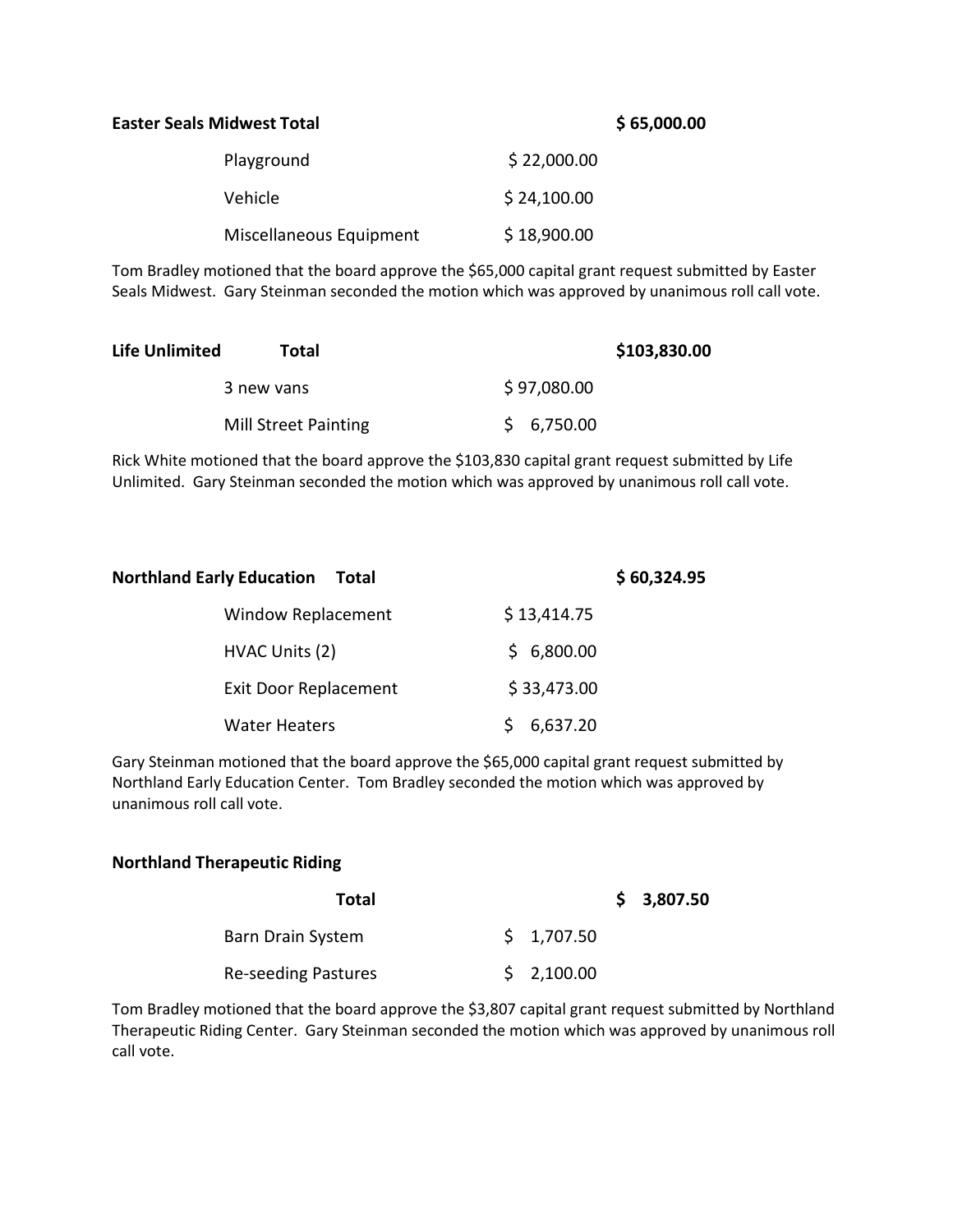| <b>TNC Community</b><br><b>Total</b>                                                                                                                                                                    |                                                            | \$12,400.00 |               |  |  |
|---------------------------------------------------------------------------------------------------------------------------------------------------------------------------------------------------------|------------------------------------------------------------|-------------|---------------|--|--|
|                                                                                                                                                                                                         | Claymont Home Patio Cover                                  |             | \$9,400.00    |  |  |
| Patio Tables (3)                                                                                                                                                                                        |                                                            | \$          | 3,000.00      |  |  |
| Gary Steinman motioned that the board approve the \$12,400 capital grant request submitted by TNC<br>Community Services. Rick White seconded the motion which was approved by unanimous roll call vote. |                                                            |             |               |  |  |
| <b>Vocational Services</b>                                                                                                                                                                              | <b>Total</b>                                               |             | \$105,000.00  |  |  |
| Repair and Replace Sealant Joints 935 Kent                                                                                                                                                              |                                                            |             |               |  |  |
|                                                                                                                                                                                                         |                                                            |             | \$19,528.00   |  |  |
|                                                                                                                                                                                                         | Update and Replace all switches for VOIP Telephone System  |             |               |  |  |
|                                                                                                                                                                                                         |                                                            |             | \$9,398.50    |  |  |
|                                                                                                                                                                                                         | Replace Electric Fork Lift at 905 Kent \$ 33,570.70        |             |               |  |  |
|                                                                                                                                                                                                         | Repair and Paint Exterior Surfaces at 101 W. 18th Ave. NKC |             |               |  |  |
|                                                                                                                                                                                                         |                                                            |             | \$43,507.00   |  |  |
|                                                                                                                                                                                                         | <b>Funded from Reserves</b>                                |             | \$ (1,004.20) |  |  |

Gary Steinman motioned that the board approve the \$105,000 capital grant request submitted by Vocational Services Inc. Rick White seconded the motion which was approved by unanimous roll call vote.

### **The total of the capital grants approved by the board were \$485,362.45.**

## **Services Committee**

Pat Schoenrade provided a brief report to Sonja to give in her absence. She highlighted that she had visited Northland Early Education Center, Northland Therapeutic Riding Center and Ability KC. A detailed report was provided to the members and attached to the minutes for file.

## **Board Owned Property Committee**

Sonja provided the report for the Board Owned Property Committee. the motion. This was passed by unanimous roll call vote by the members present.

The board conducted the 2<sup>nd</sup> inspection of the board owned property earlier in the month. From that inspection the Committee would like for the board to entertain a remodel of one of the bathrooms at the **Ridgeway House**. The estimated total is \$19,000. The board requested that the committee acquire three (3) bids for this project and return to the board with that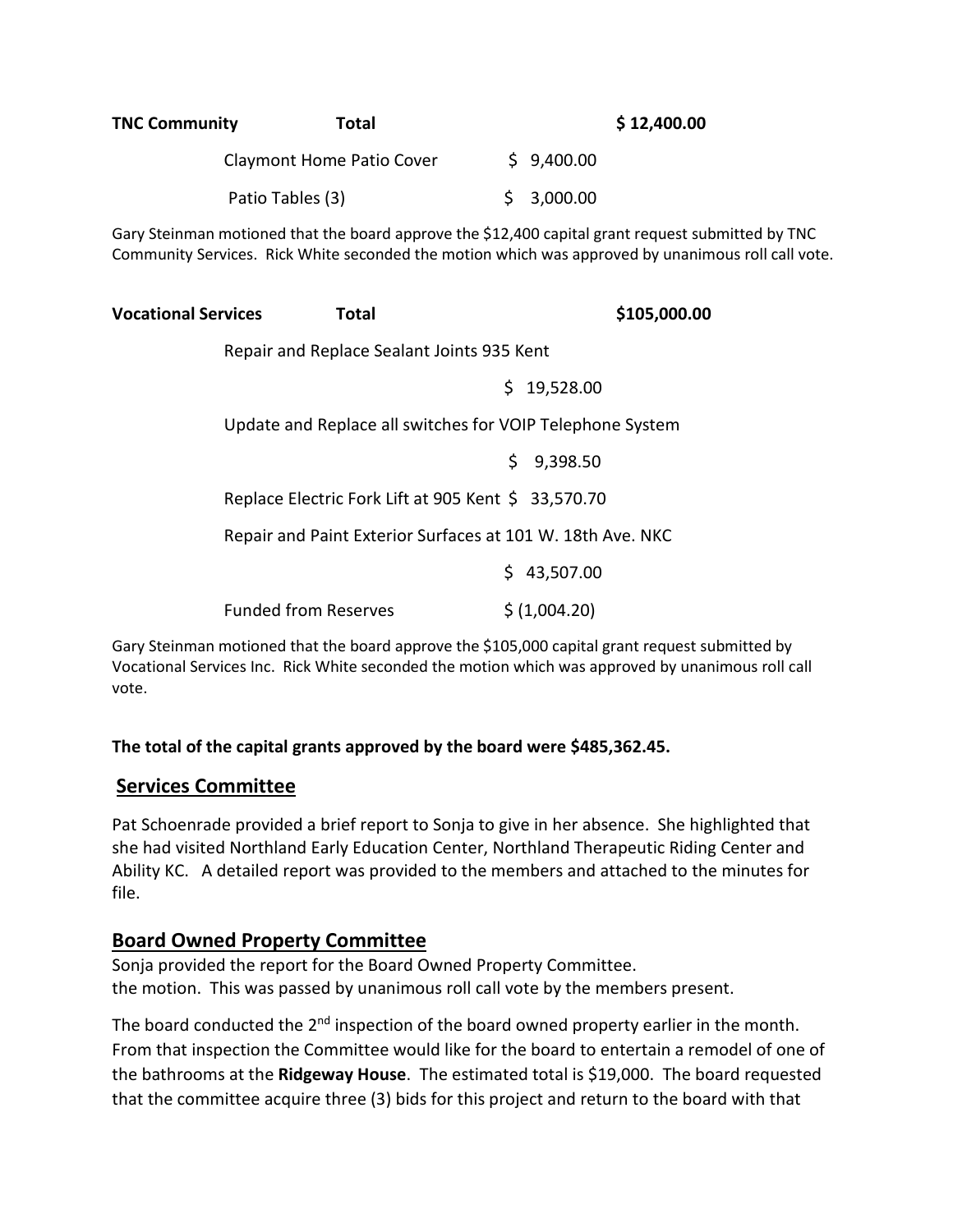information for review. The house also has a roof leak which Jason Kuhlman is going to look into further as is Ryan Hicks with Life Unlimited to determine the source of the leak. If necessary, the insurance company can be contacted to send an adjuster to review the situation. If required, the board asked the committee to acquire three (3) bids for the necessary repairs.

The **Hampton House** has a rather steep drop off in the backyard which is continuing to wash away. The committee has suggested that a retaining wall be built to help eliminate the continual erosion. The estimated cost for building the retaining wall and back filling with the necessary soil is \$3500. The board recommended that the committee acquire three (3) bids for this project and return to the board with that information to review.

The **Liberty House Easement** he reported that the work is underway on the easement project with some work still remaining including additional dirt work at the back of the new parking pads to create a slope for the vans to drive off the pad.

The removal of the trees in the backyard of **Kent Street** being complete, Sonja requested that the board entertain hiring the services of a licenses landscape engineer to help design replacing trees and landscape for both shade and water control. She requested an amount of up to \$500 for this project. Rick White motioned the board approve **\$500 to hire a landscape design firm** with a second from Bob Sevier, the motioned was passed unanimously by roll call vote of those present. She also noted that some metal grids in the ceiling in the southeast hallway are in need of repair with an estimate from Jason Kuhlman for supplies and labor at \$175. Rick White motioned the board approve **\$175 for Jason Kuhlman to repair the metal ceiling grids**. The motioned was seconded by Gary Steinman and approved unanimously by roll call vote of those present.

**Clay County Homes Inspection** is to be reviewed again by the committee on September 26.

## **Long Range Committee**

There was no report.

## **Targeted Case Management**

Tessa Gerhart provided a report for targeted case management. She reported that CHS has 42 full time employees and are serving 1279 consumers. There were 12 newly eligible, 2 transfers in, 6 discharges and 4 transfers out. Medicaid status for the month was 68.0%. The caseload average is 1 to 42.03. She reported that they would be interviewing for a two (2) Service Coordinator in the coming week. She also provided information to the board on the waiver wait list situation. A copy of Anita's report is attached to the minutes.

# **Other Business**

None noted.